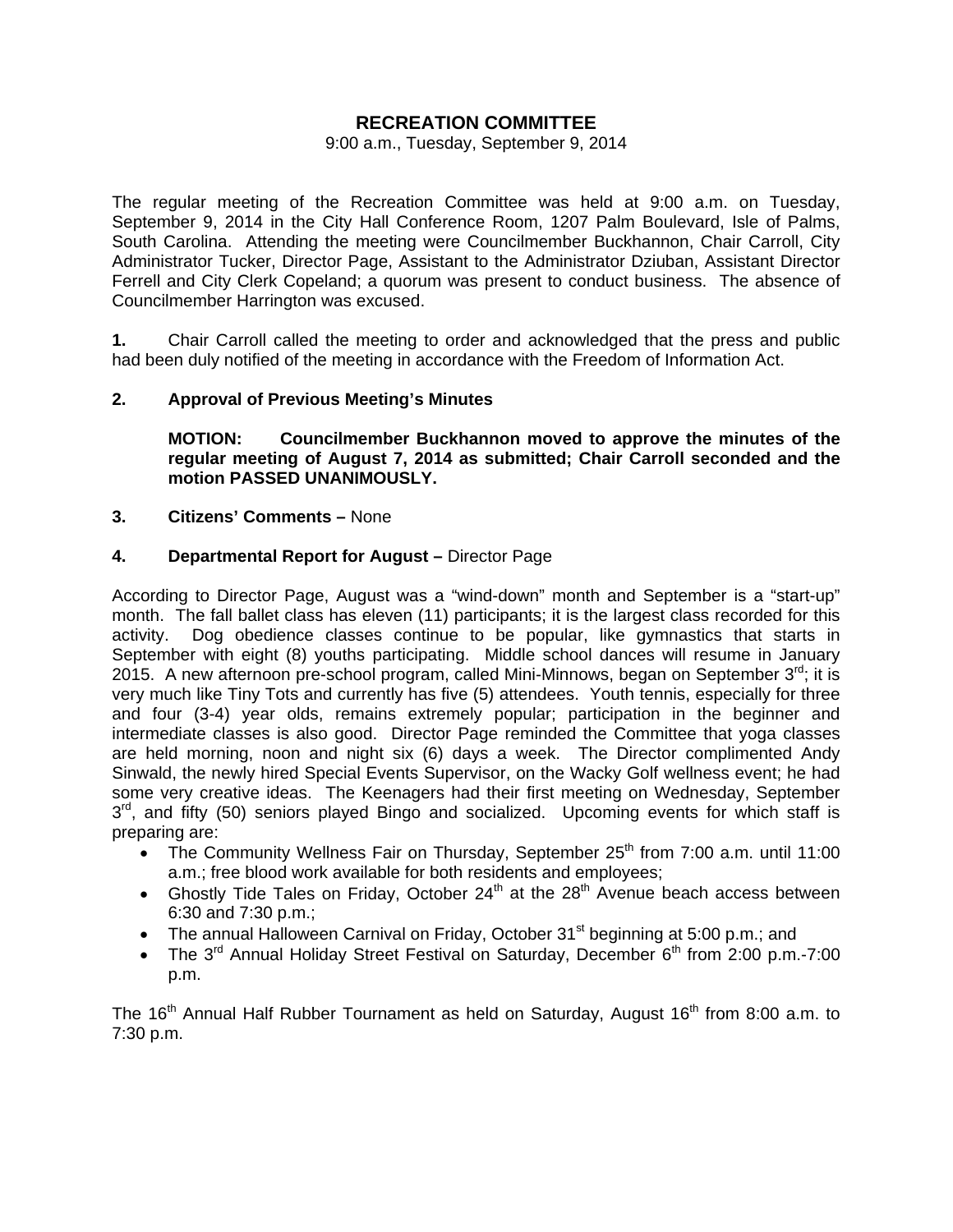The captains' meetings will be held tonight for adult basketball, softball and soccer; adult table tennis will begin today at 10:00 a.m. Soccer practices for youth of all ages begin this week; a certain degree of improvisation will be required this year since the fields are being rehabilitated.

Since volleyball season is in full swing in the schools, participation in Spike Nights will pick up; the first session was Thursday, September  $4<sup>th</sup>$ . All of the athletic camps went well. In addition, all of the Recreation Department's staff participated in Darkness to Light training. Nick Bako painted and installed new plastic strips on the message boards, painted the white lines on Palm Boulevard every Thursday and, responding to a call for assistance from the Public Works Director, pressure-washed the shower area at the Front Beach restrooms.

Referring to the incident at the last middle school dance, Chair Carroll asked whether changes have been contemplated as they resume. Director Page responded that staff has decided to follow Mount Pleasant's policy of selling tickets in advance, but they continue to brainstorm, taking advantage of the new perspectives available.

Chair Carroll also asked how the two (2) new supervisors were doing, and the Director answered, "They are doing awesome!" Director Page reported that they are asking good questions and that procedure outlines have been developed for every event and for all sports in an effort to make the job easier for new personnel.

On the subject of the ball fields, the Director reported that they have been stripped and sand has been brought in; she expects the next tasks to be to level and crown the fields before the irrigation is installed. Overall, the work is going as planned.

## **5. Old Business**

# **A. Discussion of IOP Connector Run**

The race will begin promptly at 8:00 a.m. on Saturday, October  $4<sup>th</sup>$ ; packet pickup this year will be on Friday in the Lobby of East Cooper Medical Center, one of the bigger sponsors, from 11:000 a.m. to 7:00 p.m. Registration and packet pickup on race day will be at the Public Safety Building beginning at 6:00 a.m.

# **B. Update on Social Media**

Administrator Tucker reported that the City has launched on both Facebook and Twitter and has been live about two (2) weeks.

Assistant Dziuban noted that social media works best when it get lots of attention, i.e. when people make comments that are responded to, when there are after work or weekend stuff. She assured the Committee that the City staff will do the best job possible, but it will not be the kind of job that would be done if the City had a media team or a dedicated employee. She encouraged Committee members to prompt her when they think useful.

Chair Carroll recalled that the primary purpose in the City's getting into social media was to be an information giver about what is being done throughout the island.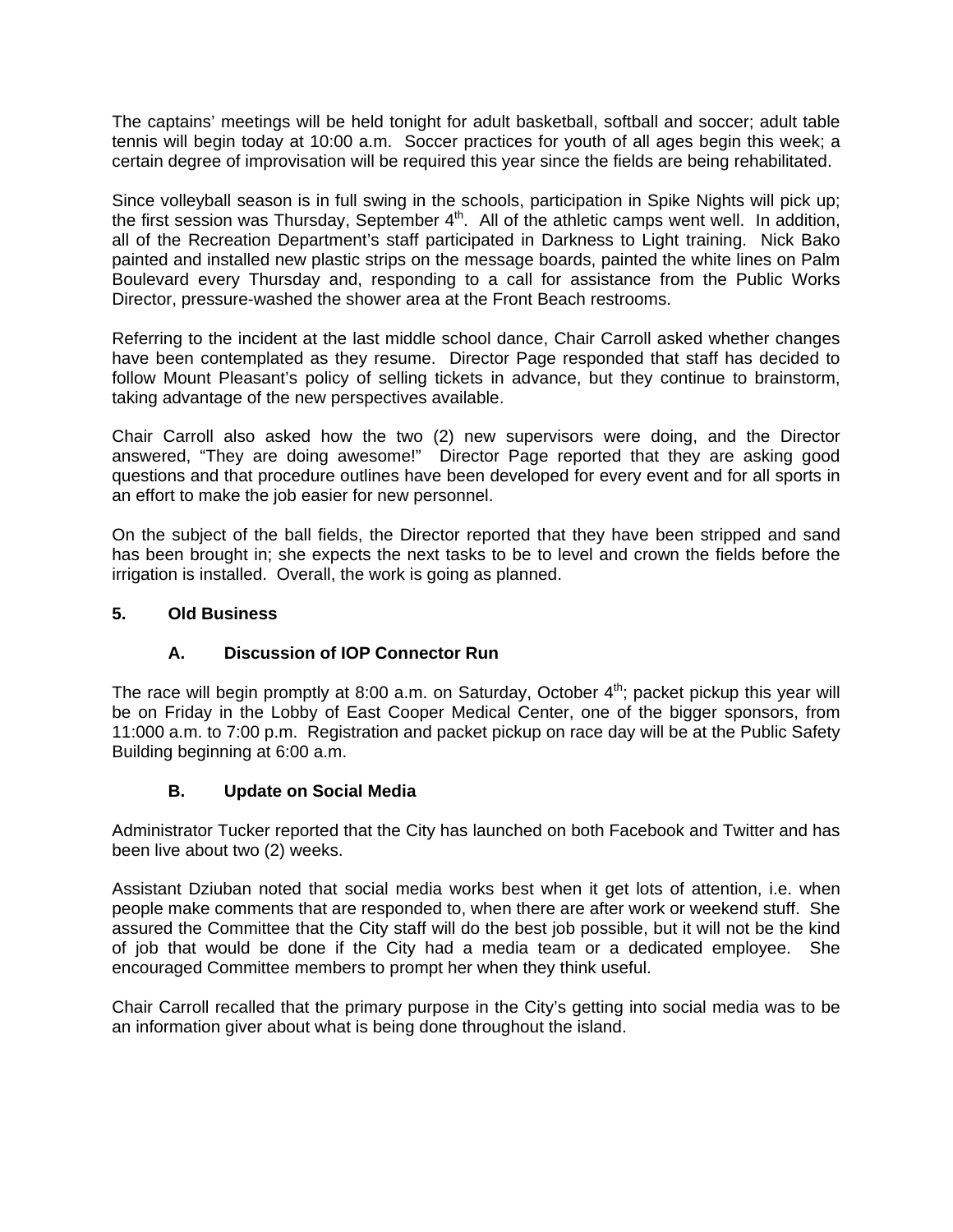#### **6. New Business**

#### **Discussion of Recreation Department Goals**

Chair Carroll stated that he had requested that this item be placed on the *Agenda* for all Committee members to be aware of what the immediate and future goals of the Department are, despite the fact that they may not be funded in the near future.

Director Page located the Master Plan for the Recreation Center that was developed in 2002 and provided copies for Committee members; copies are attached to the historical record of the meeting. The conceptual drawing includes the gymnasium, but does not include a swimming pool which has been discussed over the years.

The Director recalled that work began on the Master Plan in 1998; the City broke ground in 2003; and the expansion was completed and occupied in 2004. Presumably due to cost, the gymnasium was not built, and the hallway was constructed to be wider than planned in anticipation of future construction of a gym. Director Page did not hesitate to state that the biggest need is a new gymnasium; the Department has so many teams in youth basketball and volleyball that there is little space for practices and games, such as 3-on-3 adult basketball. The original idea had been to turn the existing gym into an auxiliary gym/multi-purpose room; currently the Palmetto/Magnolia Room is used as the multi-purpose space, and frequently it is not large enough to house things the staff would like to do.

Additionally, there is recurring chatter about constructing a swimming pool; in the Director's opinion, pools are great things, but they are very expensive to maintain. She stated that many municipalities have abandoned pools because of the expense and evolving DHEC regulations.

Administrator Tucker pointed out that the pool is included in the colored drawing of the vision for the Recreation Center; she asked for clarification on whether it was to be a regulation-sized pool or a lap pool. Councilmember Buckhannon stated that it was to be a twenty-five yard (25 yd.) pool

Councilmember Buckhannon, who has two (2) teenage sons who swim competitively, reported that the short-course season runs from about now until May, so they travel the state because there are not enough twenty-five yard (25 yd.) pools to manage meets. Each meet is a huge revenue-maker to the local municipality from those who travel putting "heads in beds" in those locations. Since he has become involved in the swimming community, he has supported having a pool because it would bring considerable income to the island's hotels and restaurants in the off-season. These events are typically three or four (3-4) day affairs.

Chair Carroll asked whether communities charge residents a fee for access to the pool; Director Page said that she has seen it done both ways. She added that a fine balance exists between swim teams using the pool and residents using the pool.

Chair Carroll asked if the Recreation Department had any immediate needs and was there anything that residents have been asking about a lot. The Director responded that, if a resident wants a particular activity or program, staff tries to provide it if possible; sometimes these new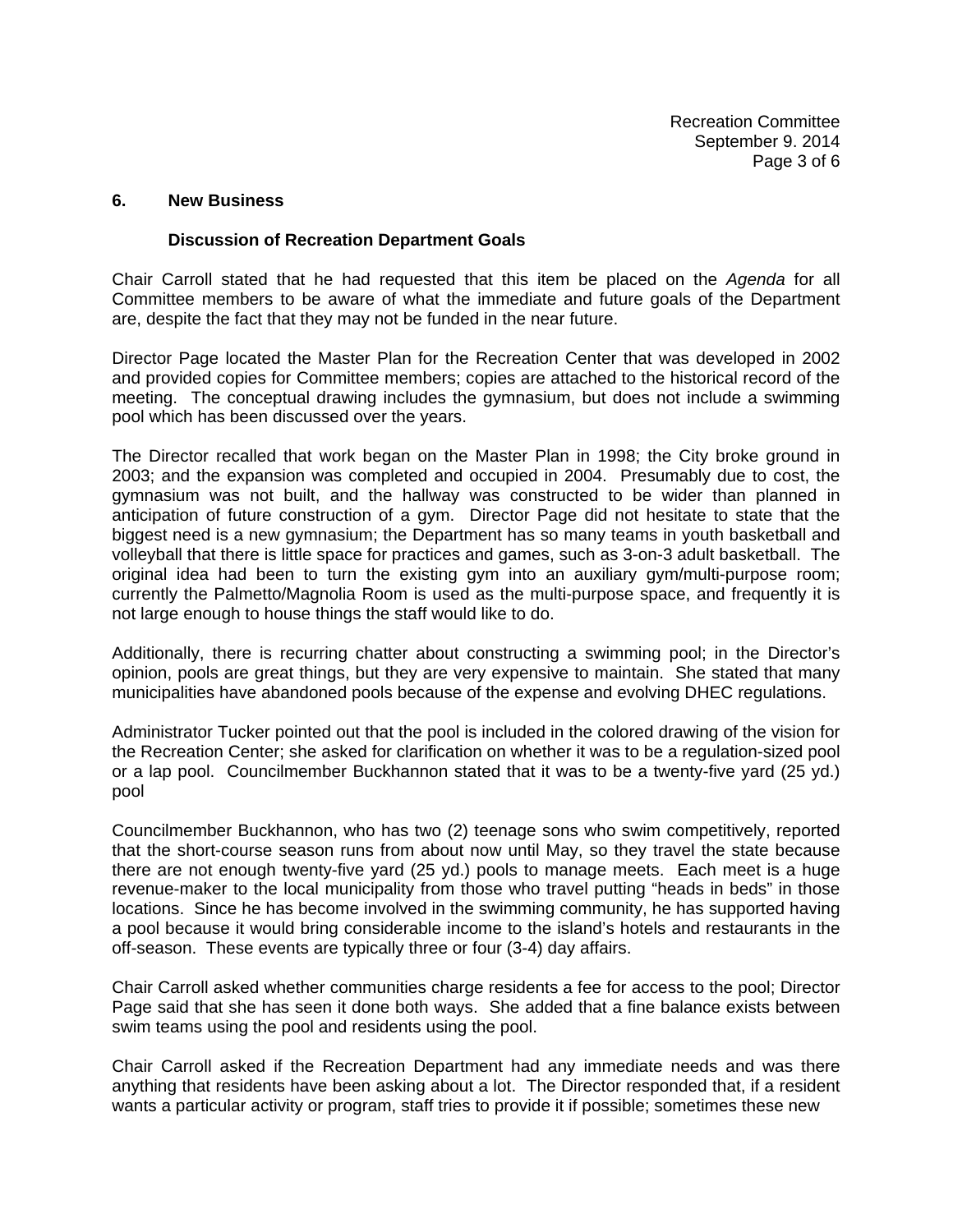programs are well-received, but sometimes they are not. She was not aware of any requests from residents and noted that the most frequently asked question from newcomers is about a pool.

Administrator Tucker asked for clarification on certain points Councilmember Buckhannon had made earlier; she inquired about a short-course. The Councilmember stated that there are both short- and long-course seasons; a long-course is a fifty meter (50 meter) pool and typically supports a year-round swimming program.

Director Page reported that the Charleston County Parks and Recreation Department is discussing having one (1) aquatic facility to serve the county; a major issue is deciding who the partners would be.

Questioning whether normal IOP accommodation rates would be conducive to drawing families to the island if the City had a pool and hosted swim meets in the off-season, the Administrator asked Councilmember Buckhannon what he has found to be typical rates for accommodations when he travels with his family to meets throughout the state. The Councilmember responded that the lowest he remembers paying is one hundred twenty-five dollars (\$125) per night, but has paid as much as two hundred twenty-five dollars (\$225) per night in larger, metropolitan areas.

Administrator Tucker continued by inquiring whether the pools were enclosed, and the Councilmember replied that some are, but others, like Hilton Head and downtown Charleston, have a bubble added in the winter months.

Administrator Tucker indicated that the ability to put "heads in beds" in the off-season has not been a factor when, in the past, consideration has been given to constructing a pool.

Both the need for parking and the popularity of the dog park were mentioned as factors to take into account.

Chair Carroll acknowledged the fact that the City had contracted with Lloyd's for flood insurance for the Recreation Center, and, since the City has proven that the structure is flood-proof, he asked whether the other insurance company was re-evaluating the situation for the future. The Administrator reported that staff is now addressing the same issue with Fire Station 2; in her opinion, it is a "Catch 22" between three (3) entities in that:

- The designer will state that he designed the building to be water-tight, but he does not know that the builder built it according to his design;
- The builder will state that he built it according to the design specifications;
- But neither the designer's nor the builder's insurance companies will allow them to make the statement that the building is water-tight.

The City is, therefore, in the middle of a liability battle while FEMA has said that they will only accept a statement that the building is water-tight, and they prefer to have it from the engineer whose legal counsel will not allow them to make the statement.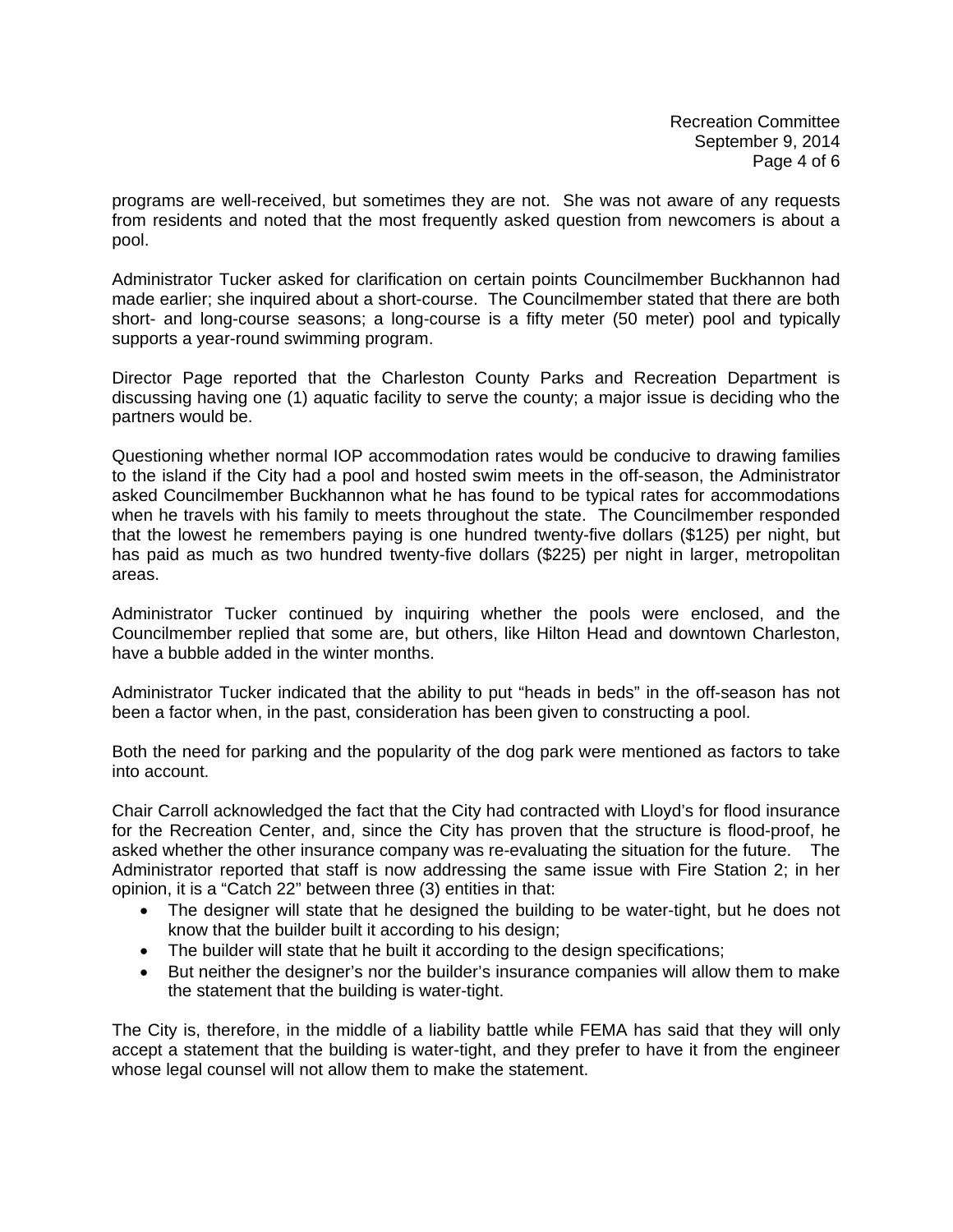Recreation Committee September 9, 2014 Page 5 of 6

What the City did for the Recreation Building was to get both the builder and the engineer, on the engineer's letterhead, to write letters stating "I designed it that way" and "I built it that way," and FEMA has not accepted them.

Administrator Tucker stated that she understood that a congressional inquiry on FEMA that was launched by Representative Sottile's phone call to Congressman Tim Scott's office about the problem. The Administrator speculates that this is a way that FEMA and insurance companies are trying to unload what they think is a risk policy.

The message this experience has sent to the community is to elevate every time; it is better to go to the expense to elevate to insure a flood-proof structure for insurance purposes or the City must initiate a program to self-insure for flood coverage.

Chair Carroll stated that he could not imagine having an elevated Recreation Center with as many people passing through the doors every day, especially children and the Keenagers; he expressed the opinion that an elevator would probably be necessary.

## **7. Miscellaneous Business**

## **Discussion of Appreciation Event**

Administrator Tucker commented that the Holiday Street Festival has become very successful and the City wants to continue to build on that success, but it comes about the same time that the City has typically held the appreciation event in December. Holding the two (2) events so close together takes a lot of City resources at holiday time when employees want to be with their families. Staff's alternative proposal is to continue focusing on making the Holiday Street Festival as successful as it can be, and, in lieu of the kind of event held at the Windjammer, the City look to have some kind of appreciation event for Council and Boards and Commission members in the fall that is much smaller than the December event has been. Attendees would be Councilmembers and their families, boards and commission members with their families, and what staff is needed to support that.

The Administrator pointed out that attendance at the holiday party has fallen off, and it is a lot of work for only light participation. She noted that many employees hold second jobs and must take a night off of they choose to attend the holiday party at a time of year when the extra money is needed.

Staff is proposing an hor d'oeuvres kind of gathering; an event on a much smaller scale than those at the Windjammer, one where there is no need to transform the facility and can accommodate the group to keep the focus on the street festival.

Councilmember Buckhannon stated that the typical holiday party asked employees to come back to the island after a days' work, and many cannot afford to rent a room for the night, but must drive home afterward.

Administrator Tucker explained that the City does provide each employee with a gift card at the holidays; she suggested increasing the cards from thirty-five dollars (\$35) to fifty dollars (\$50).